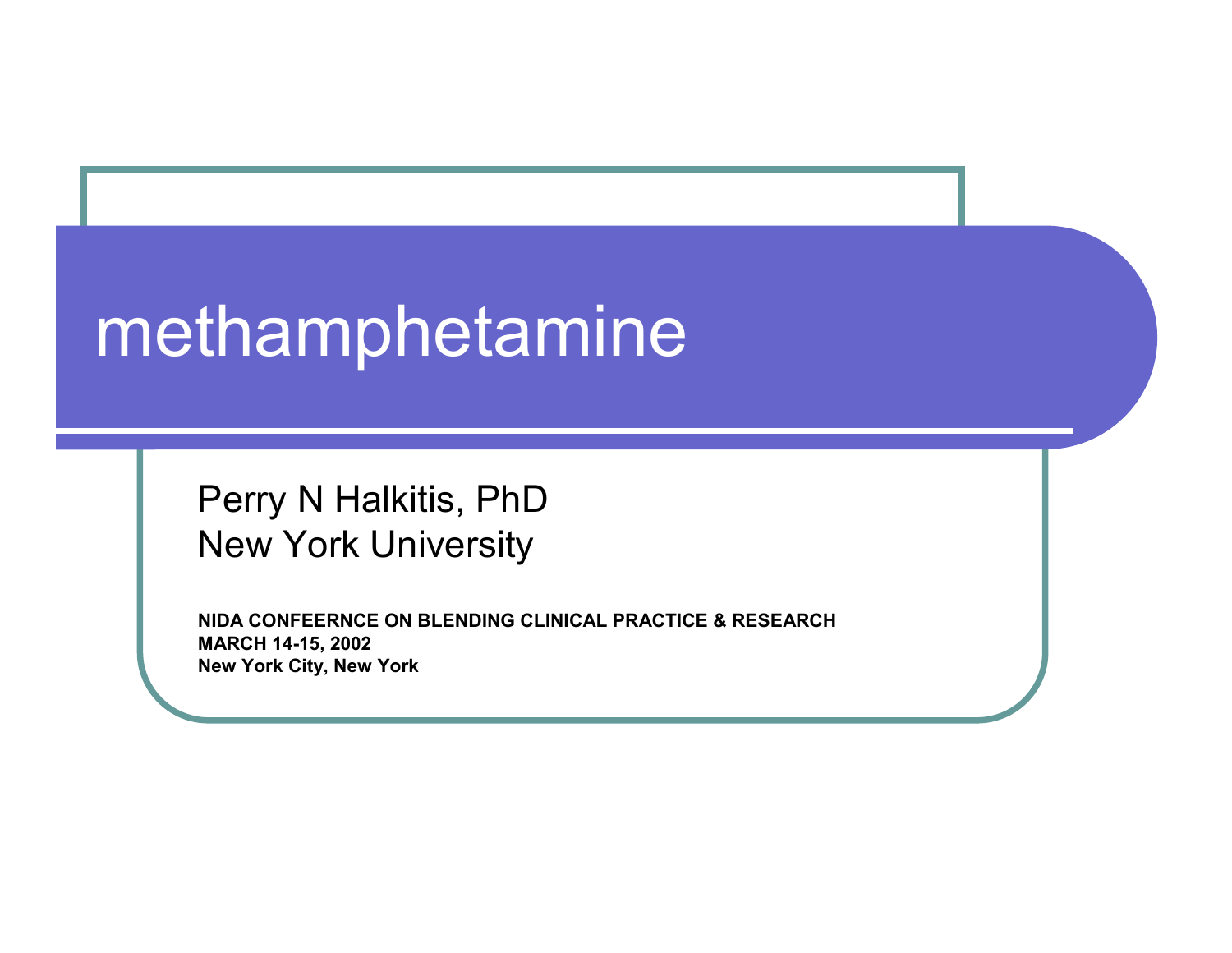## What is methamphetamine?

- a methyl derivative of amphetamine
- $\bullet$ first synthesized in Germany in the late 1800's
- $\bullet$  pharmac ologically categorized under the phenylethylamine clas s of stimulant drugs
- related to both amphetamine and MDMA (3,4-Methylenedioxymethamphetamine; Ecstasy),
- $\bullet$  colloquially known as "tina", "crystal," "crank," "chalk," "chandelier," "ice," "quartz," or "redneck cocaine"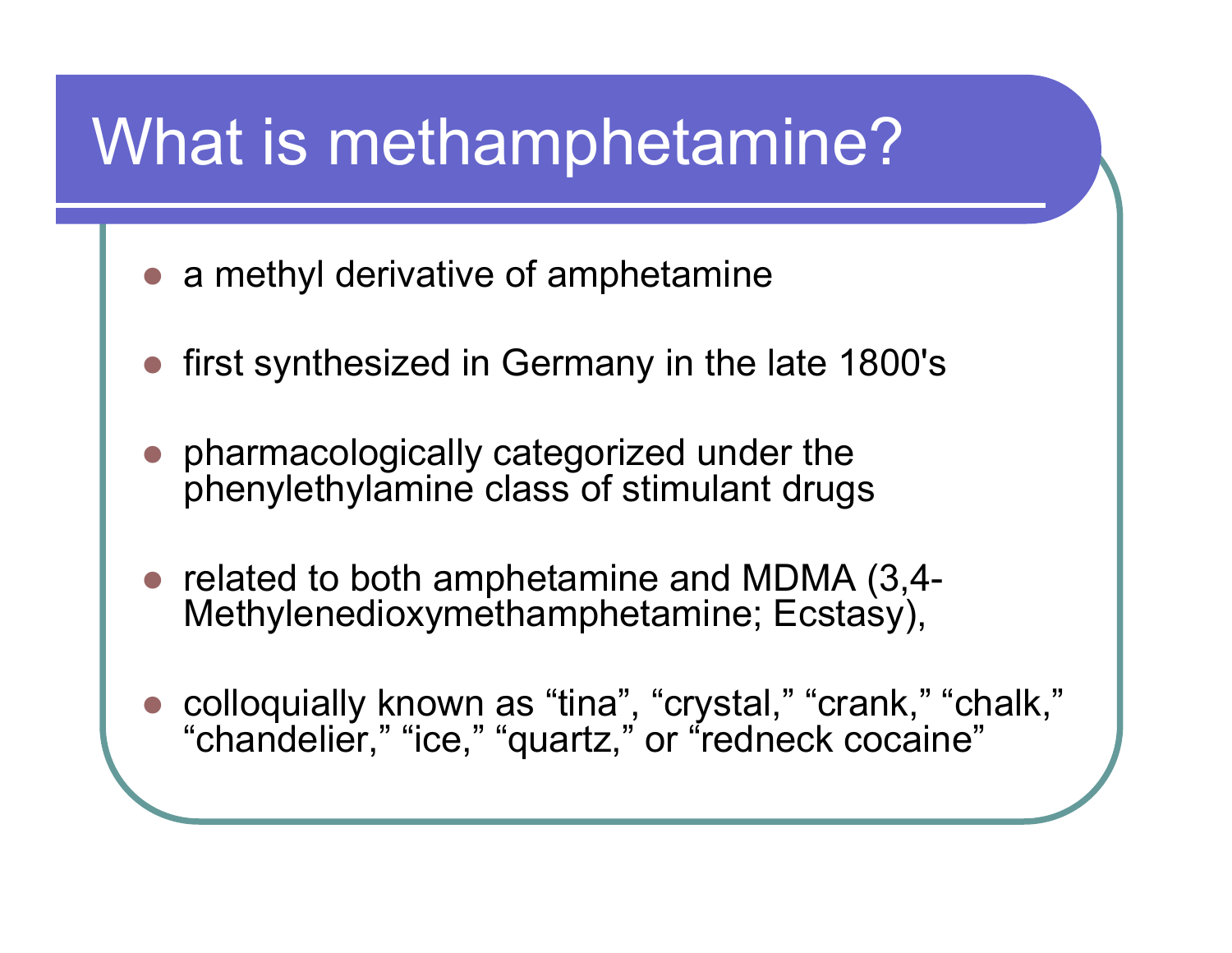## What is methamphetamine?

 $\bullet$  typically appears as a translucent crystal that is similar in appearance to rock candy or salt

 $\bullet$  a Schedule II drug under federal regulations due to the high potential for abuse and likelihood of subsequent dependence

 $\bullet$  medicinally, has been prescribed to treat obesity, narcolepsy, and attention deficit disorder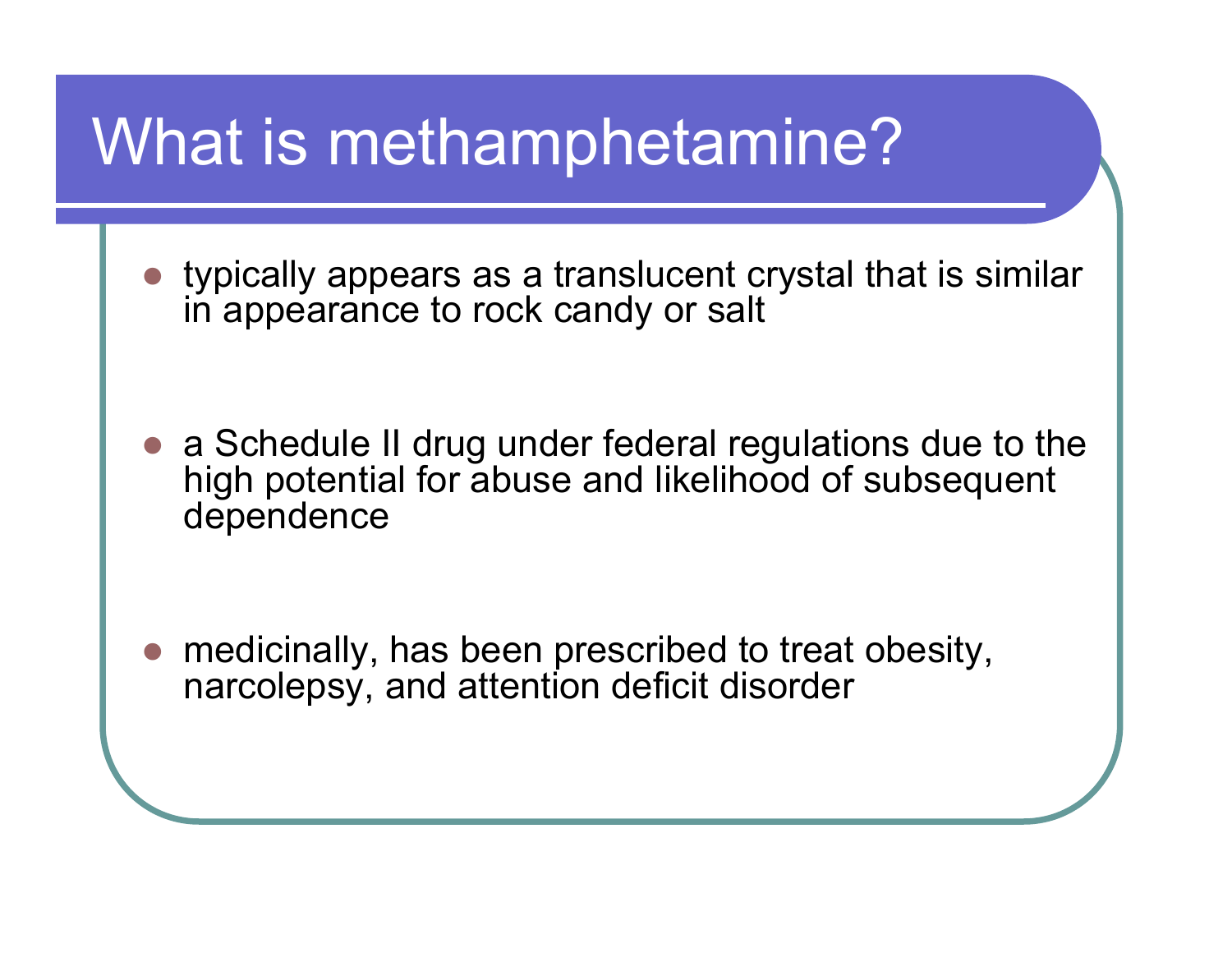## What are the physiological effects of methamphetamine use?

- $\bullet$ • methamphetamine directly affects the functioning of the autonomic nervous system (ANS) and central nervous system (CNS)
- $\bigcirc$  increased heart rate, elevated blood pressure,vasoconstriction, urinary retention, dry mouth, dilated pupils, and pers piration or chills
- $\bullet$  CNS stimulation due to the drug has been shown to lead to increased irritability, hypothermia, ins omnia, aggressiv eness, paranoia, and anxiety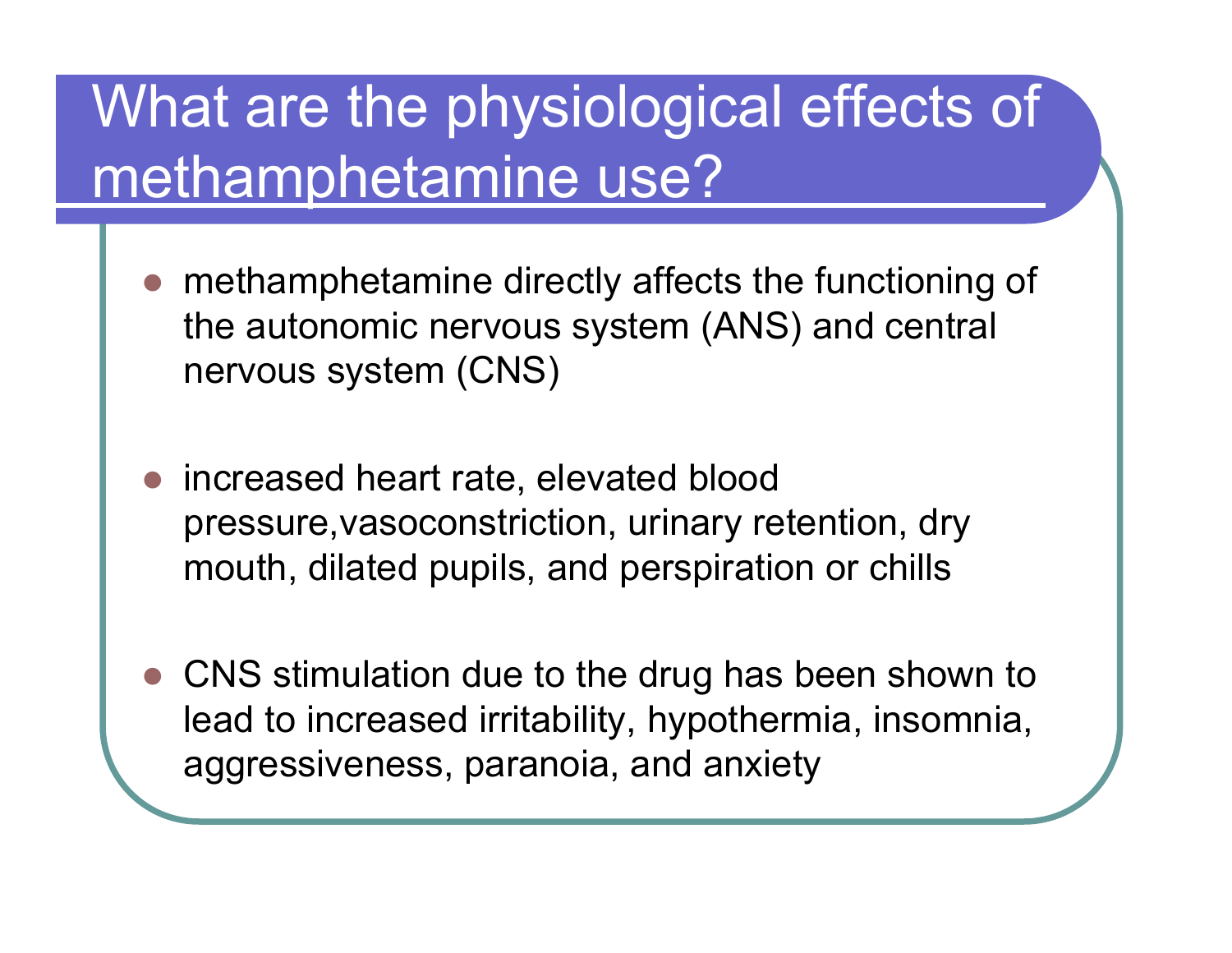## What are the damaging effects of methamphetamine use?

- abuse of methamphetamine may result in a variety of medic al conditions related to damage to the CNS and cardiovascular system
- $\bigcirc$ • strokes, heart attacks, hemorrhages and irreversible damage to blood vessels are among the biological effects of methamphetamine on the cardiovascular system
- $\bullet$ ● high doses of methamphetamine also have been shown to cause irrev ersible damage to neural cellendings in rats, pigs, cats, and nonhuman primates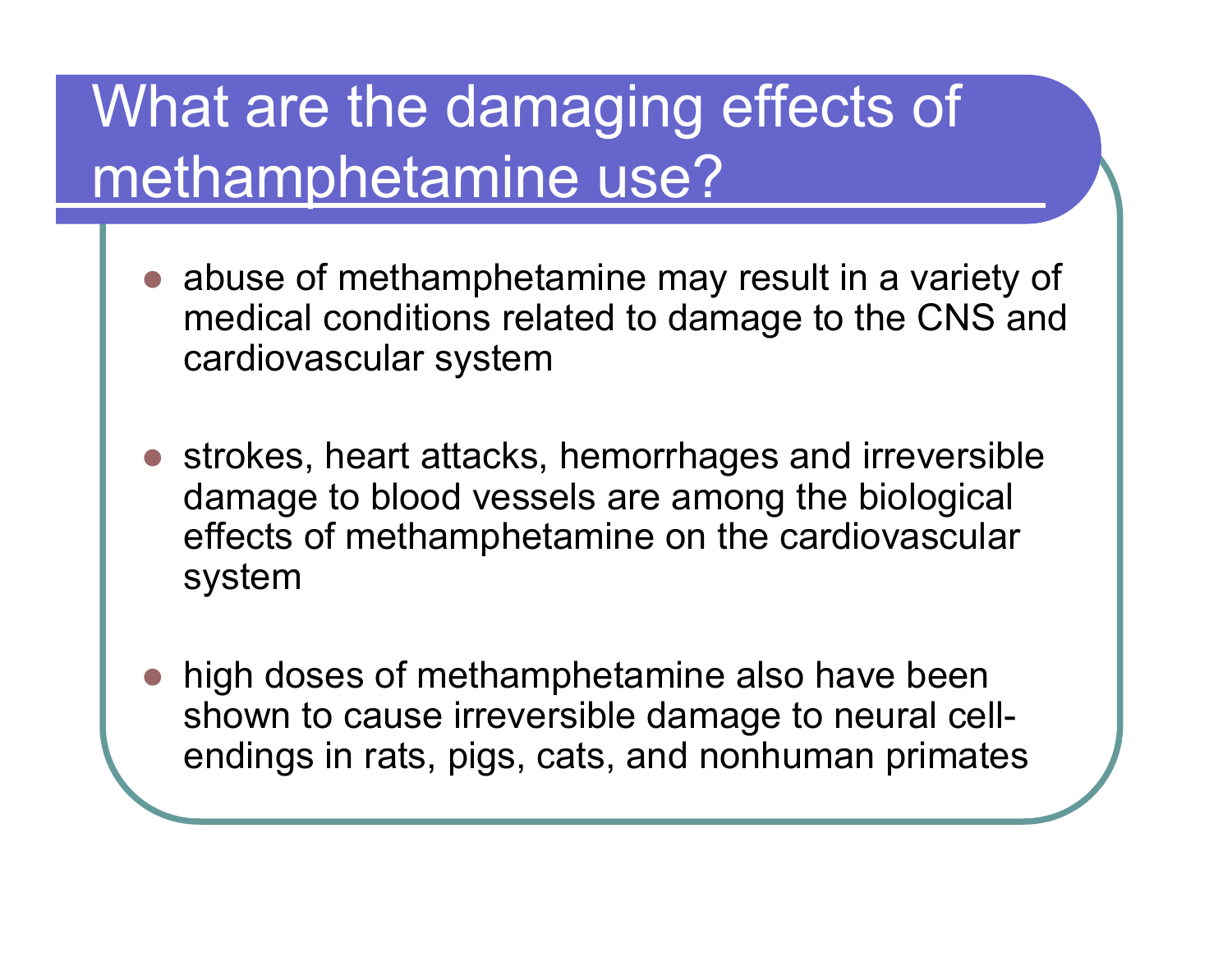#### How does methamphetamine use affect the brain?

- $\bullet$  massive release of dopamine similar to the effects of cocaine
- $\bullet$ may cause long lasting injury to the brain
- $\bullet$ ● may lead to psychiatric conditions such as paranoid psychosis which may last for months
- $\bullet$  users often demonstrate early signs of Parkinson's Disease
- Users demonstrate deficits in learning, memory, attention, and movement
- $\bigcirc$ It is unclear if lost brain functions can be totally recovered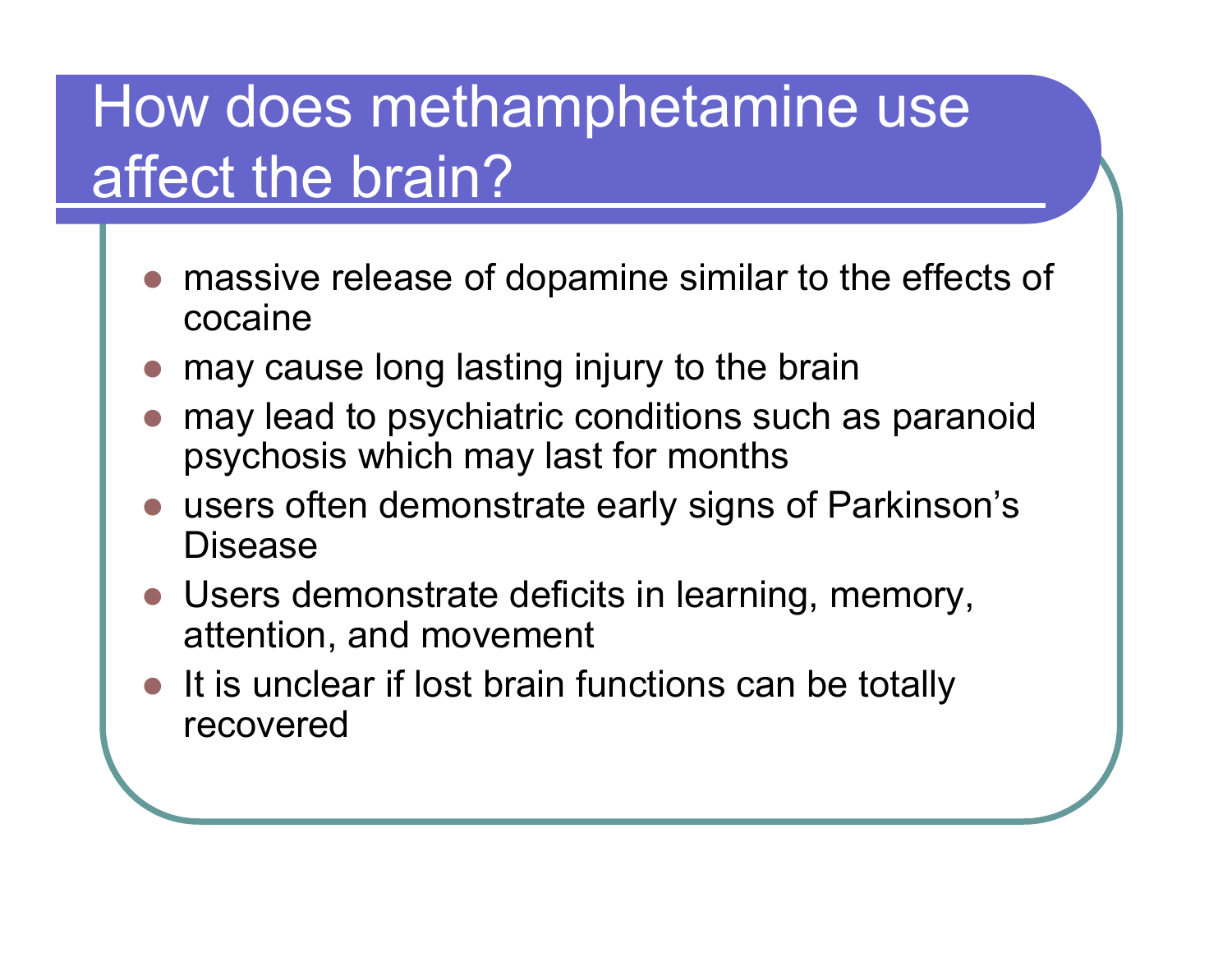## What are the psychological effects of methamphetamine use?

- $\bullet$  hyper-sexuality, euphoria, a lowering of sexual inhibitions, increased self-esteem, and increased confidence
- $\bigcirc$  periods of methamphetamine use have been related to depression after the CNS stimulation has ceased
- $\bullet$ ● long-term use of methamphetamine has been linked to an induced psychosis characterized by paranoid ideation, as well as delusions of persecution, social withdrawal, flattening of affect, and auditory, tactile, olfactory, visual hallucinations, as well as suicidal ideation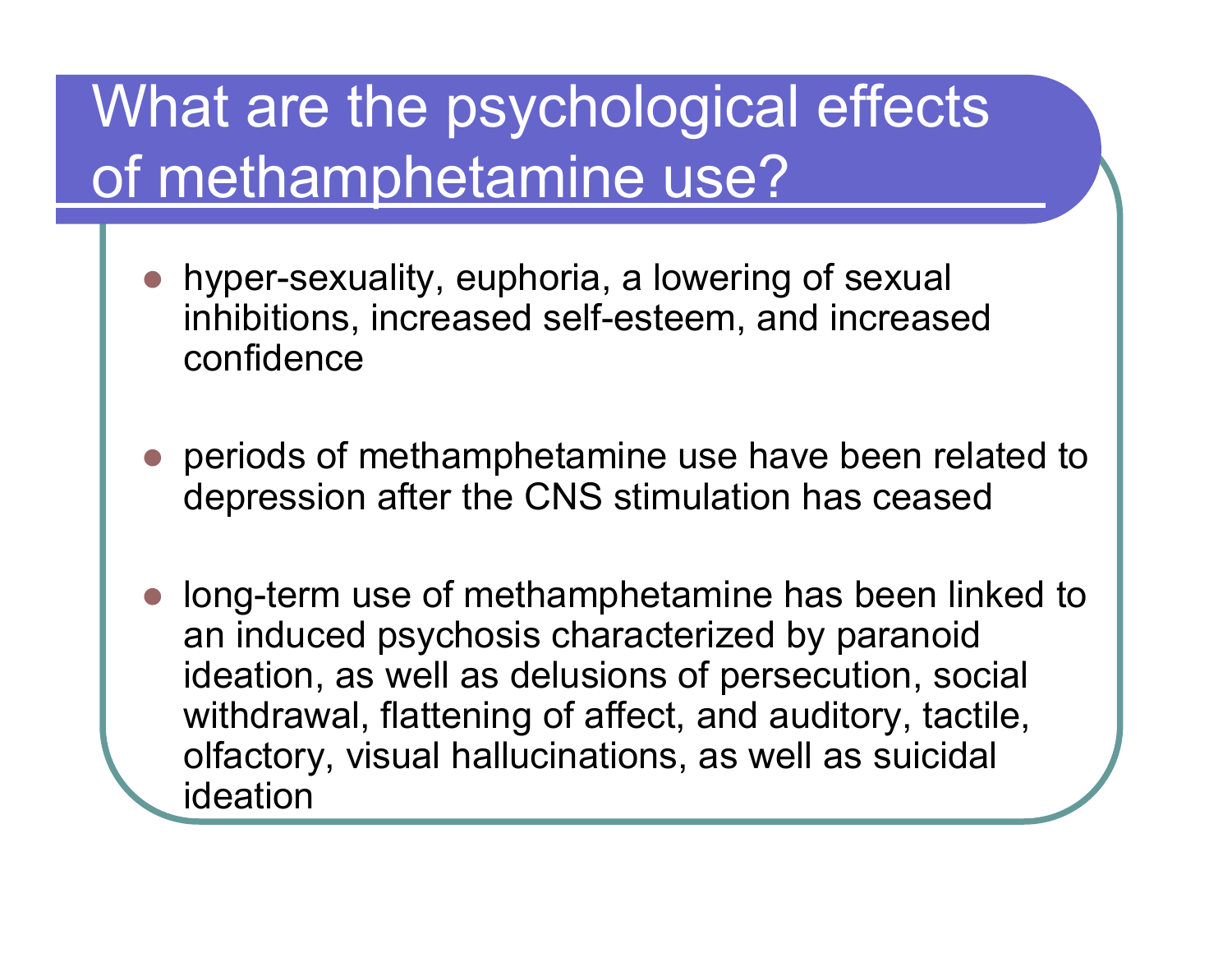## What are the psycho-sexual effects of methamphetamine use?

- aphrodisiac qualities
- affects the subjective pleasure of sexual experience, independent of any effect on libido or sexual drive
- use of the drug has been linked to the increased likelihood of impulsive sexual behavior
- $\bullet$  use may lead to peripheral physiological effects, including the inability to obtain a full or even partial penile erection ("crystal dick")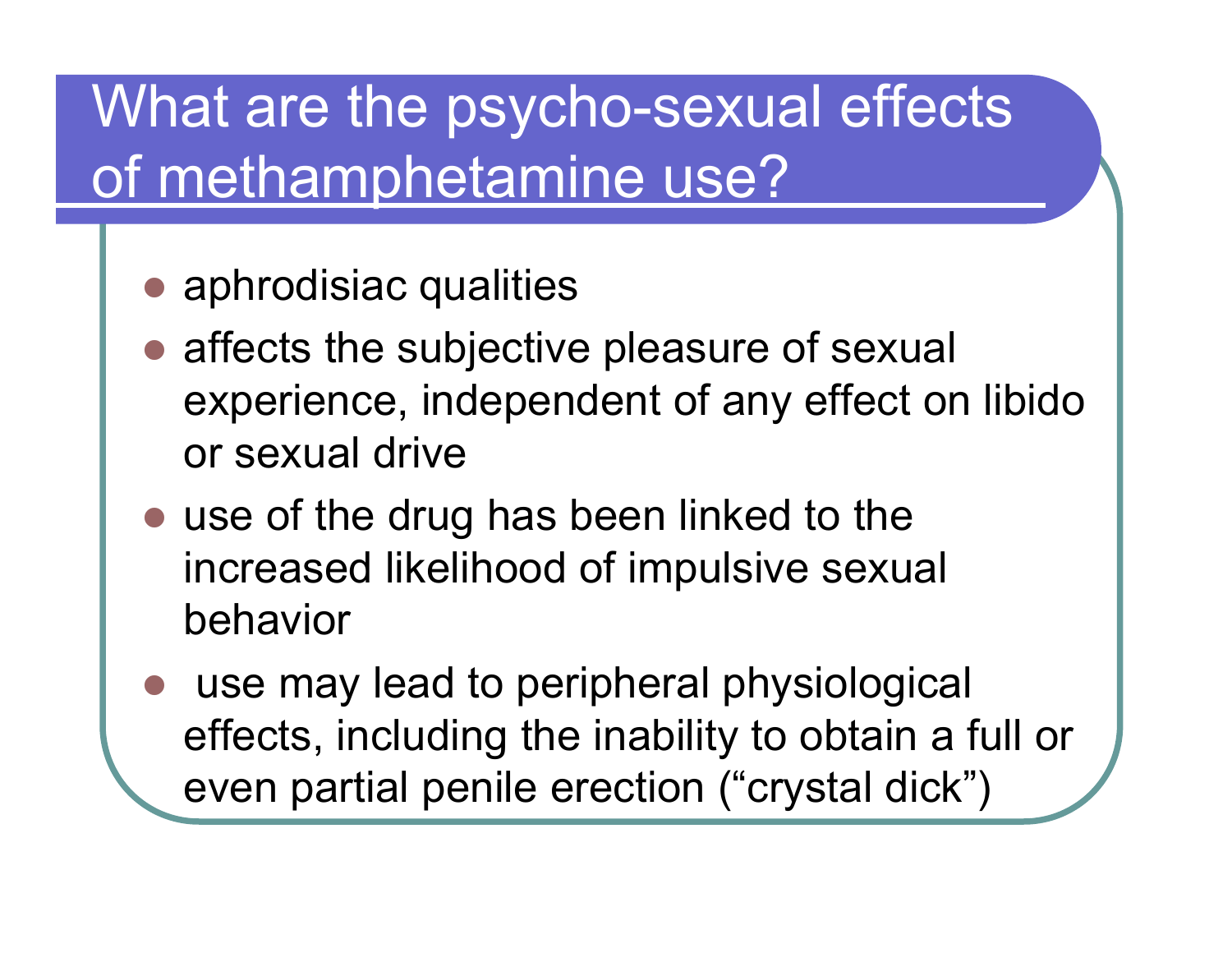#### How widely is methamphetamine abused?

- $\bullet$  prevalence assessments during the early 1990's determined that use of the drug was largely a regional phenomenon confined to the western portion of the United States
- $\bullet$  recent evidence suggests the infiltration of the drug on the east coast
- in 1996 2.3% of the US population (5 million people) had reported methamphetamine use
- $\bullet$  among gay men methamphetamine prevalence rates have ranged between 5% and 25% of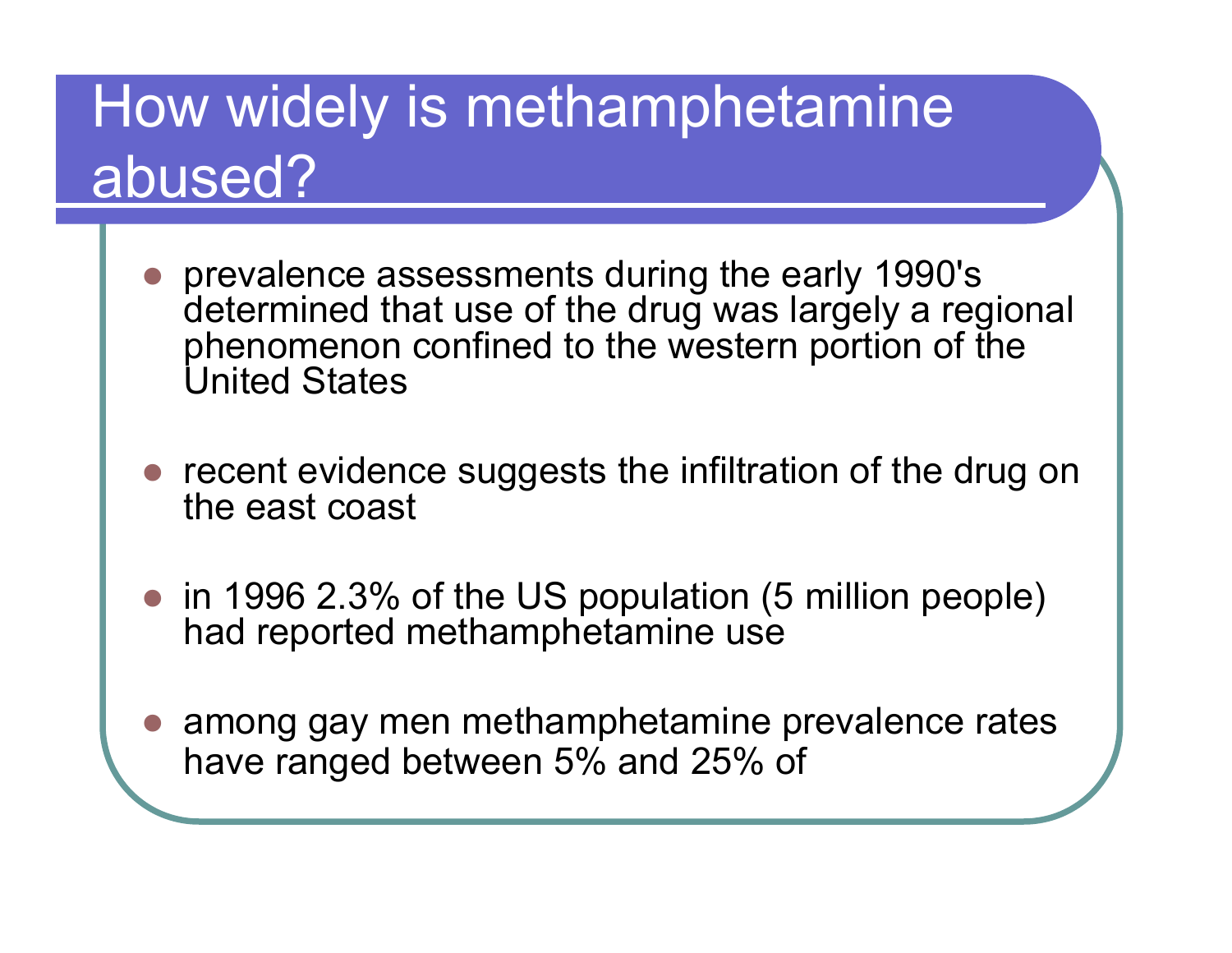## Methamphetamine Use among Drug-Using Gay/Bisexual Men\*

- **Preliminary data from Project BUMPS:** 
	- $\bullet$  Of 641 men screened, 53.2% (n = 341) reported the use of methamphetamine in the year prior to screening
	- Of the 341 who reported use of methamphetamine, use was reported on 29.3 days over the course of the year
	- Of the 641 men, 49.6% identified White, 17.5% African American, 23.6% Latino, 2.1% API, 4.7% mixed race, 17.3% other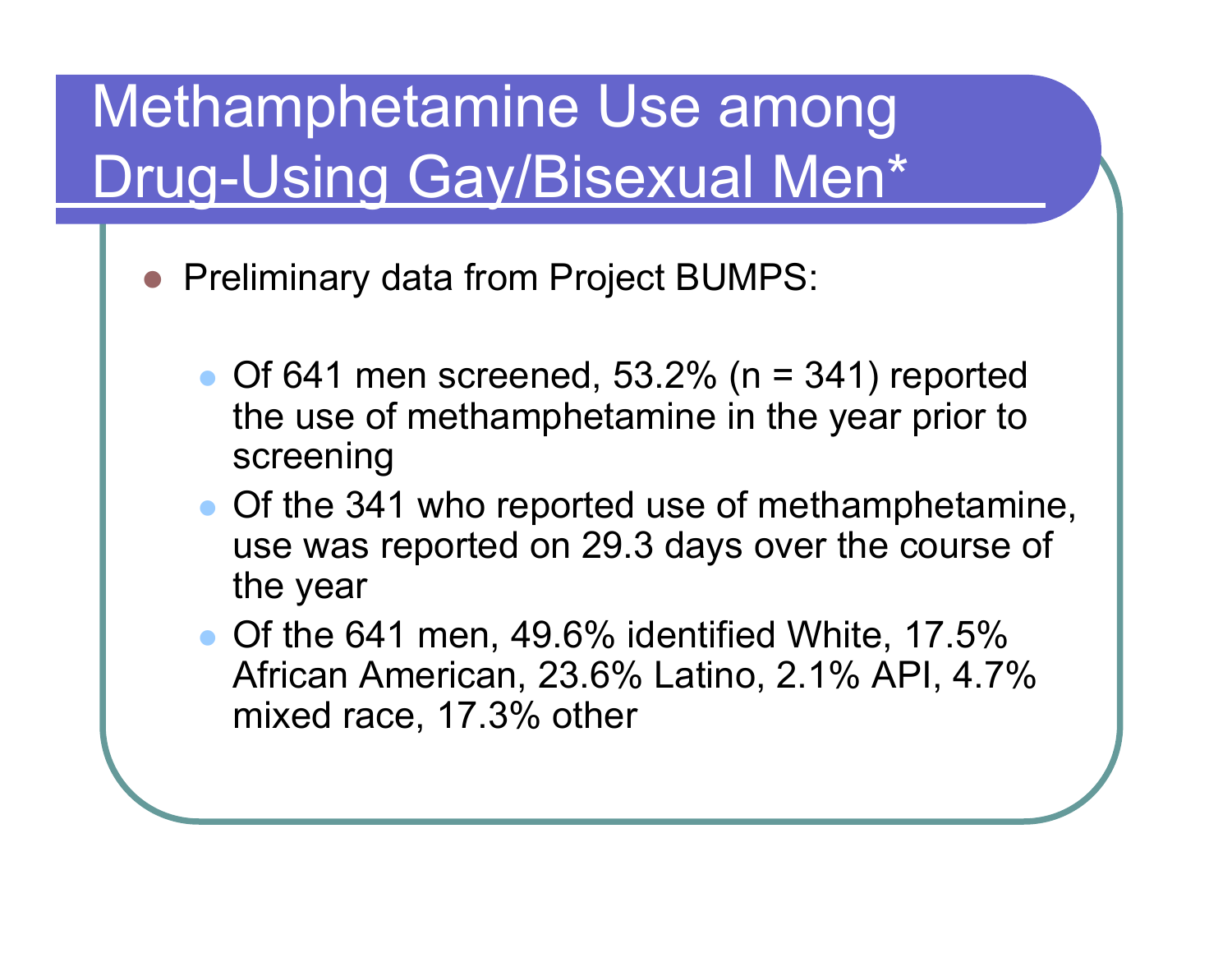## What is the link between methamphetamine and risky sex?

- $\bullet$  reduces sexual inhibitions and thus is likely to increase risk taking
- in studies of gay men, use has been reported to multiple sexual partnerings per usage episode
- $\bullet$  use of the drug has been associated with higher frequency of attendance at bars, bath houses, clubs, and dance or "circuit" parties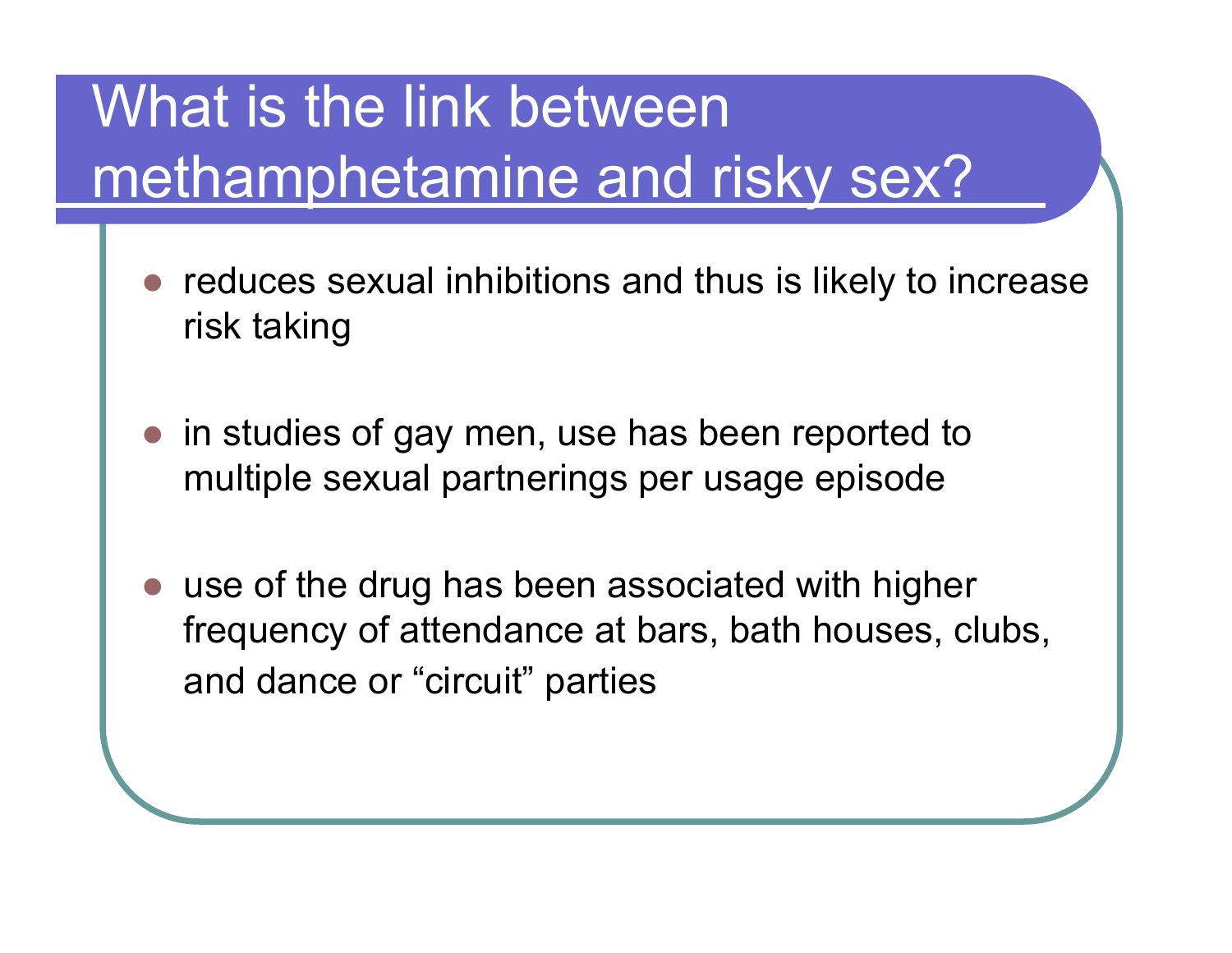## Does data support the relationship of methamphetamine and risky sex?

- $\bullet$  of 26 MSM in Los Angeles who had seroconverted, 58% indicated use of methamphetamine during the period in which HIV infection occurred (Senterfiti et al.1998)
- $\bullet$  the NIDA-funded Three Community Study of Methamphetamine Use found that 76% of the sample reported increased sexual activity due to the use of the substance, 72% of gays and 57% of straights reported multiple partnerings (Morgan et al.,1994)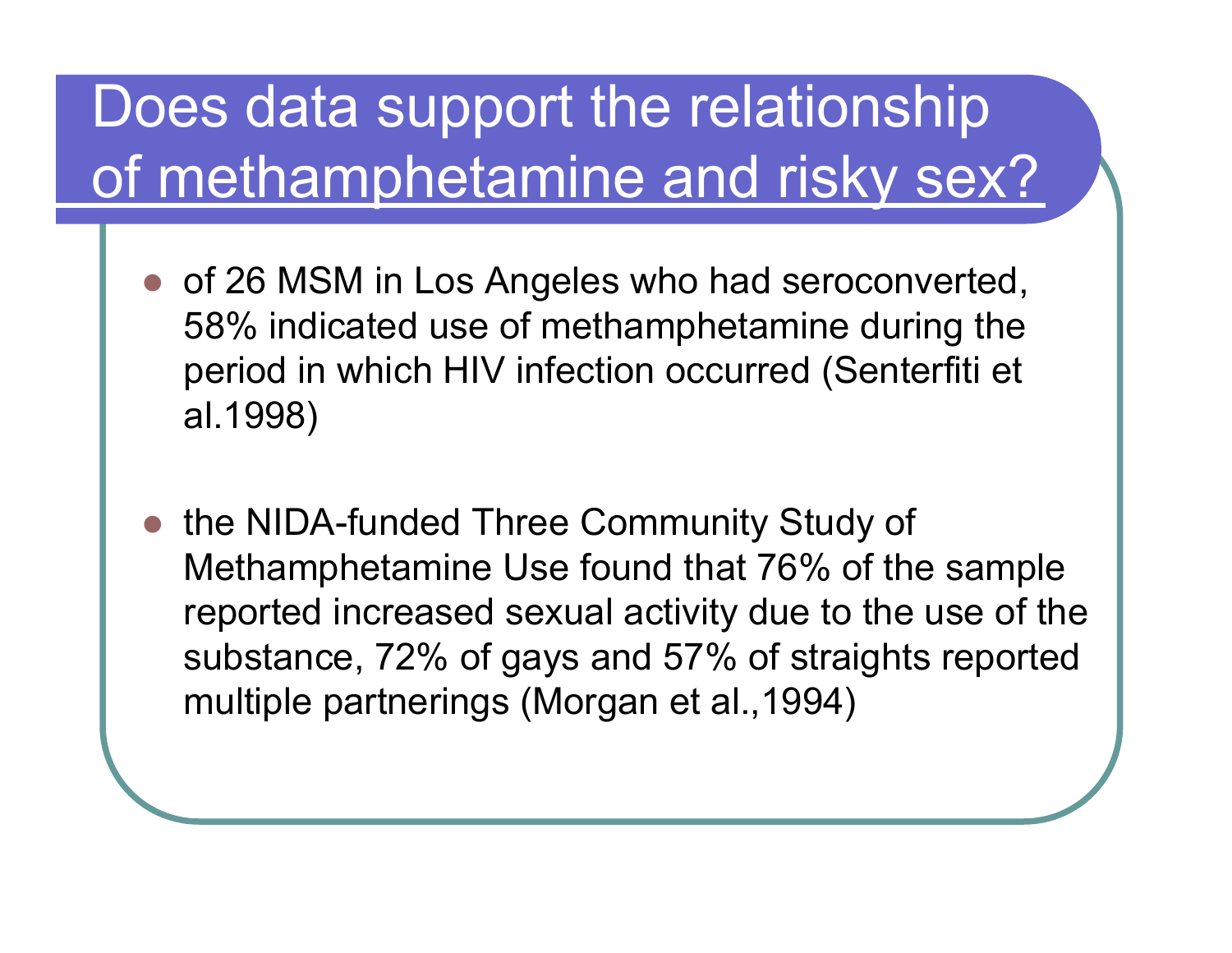## Does data support the relationship of methamphetamine and risky sex?

- $\bullet$  among 63 gay/bisexual men in Los Angeles, 79% reported inconsistent condom for receptive anal intercours e when using of methamphetamine (Reback, 1997)
- $\bullet$  In a sample of 49 meth-using gay/bisexual men in NYC, 12.6 instances of sex under the influence were reported for a 3-month period, and the majority (61%) reported use of methamphetamine every time they had sex (Halkitis & Parsons, in press)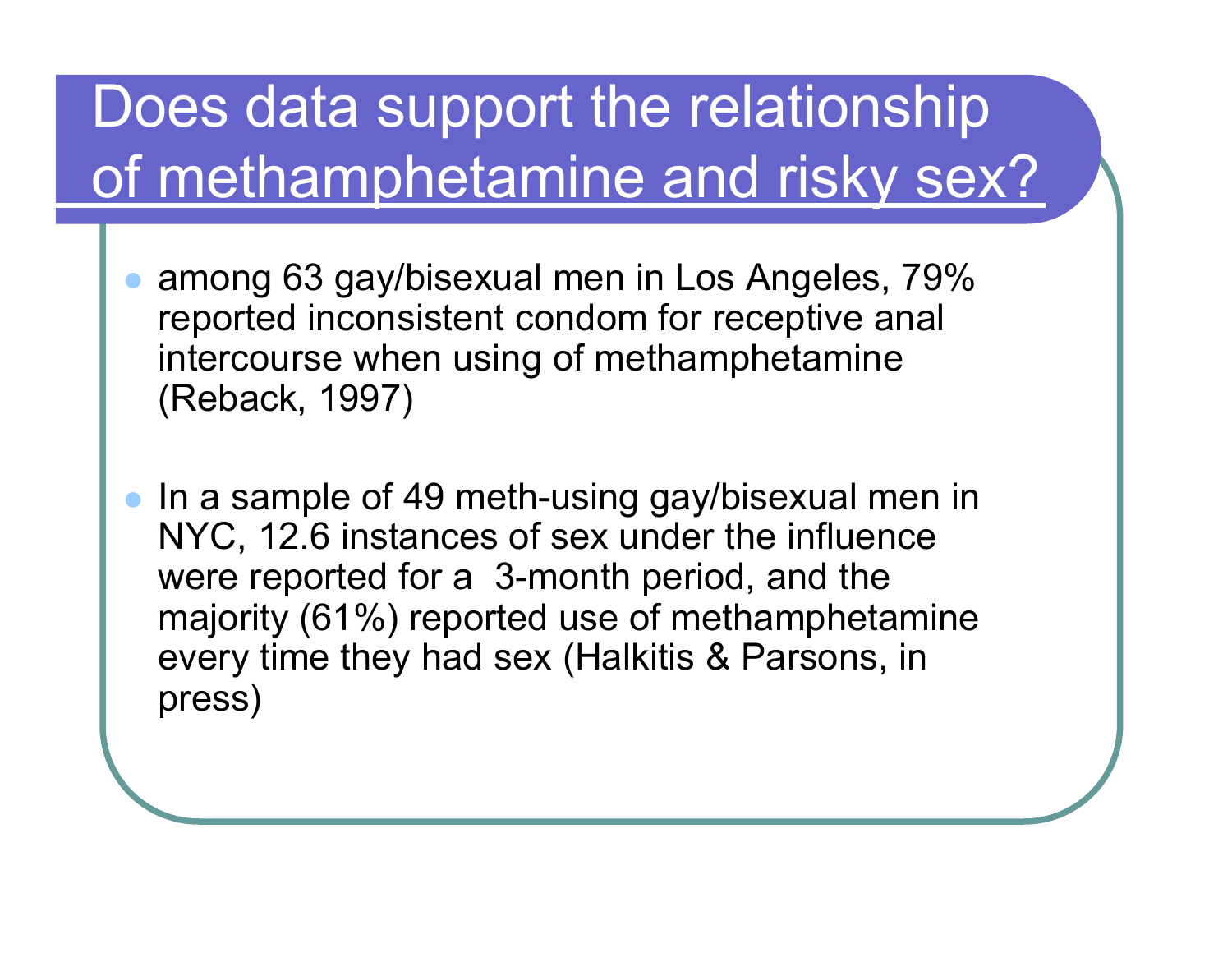## Project TINA\* (Halkitis & Parsons, in press)



\* Funded by the American Psychological Foundation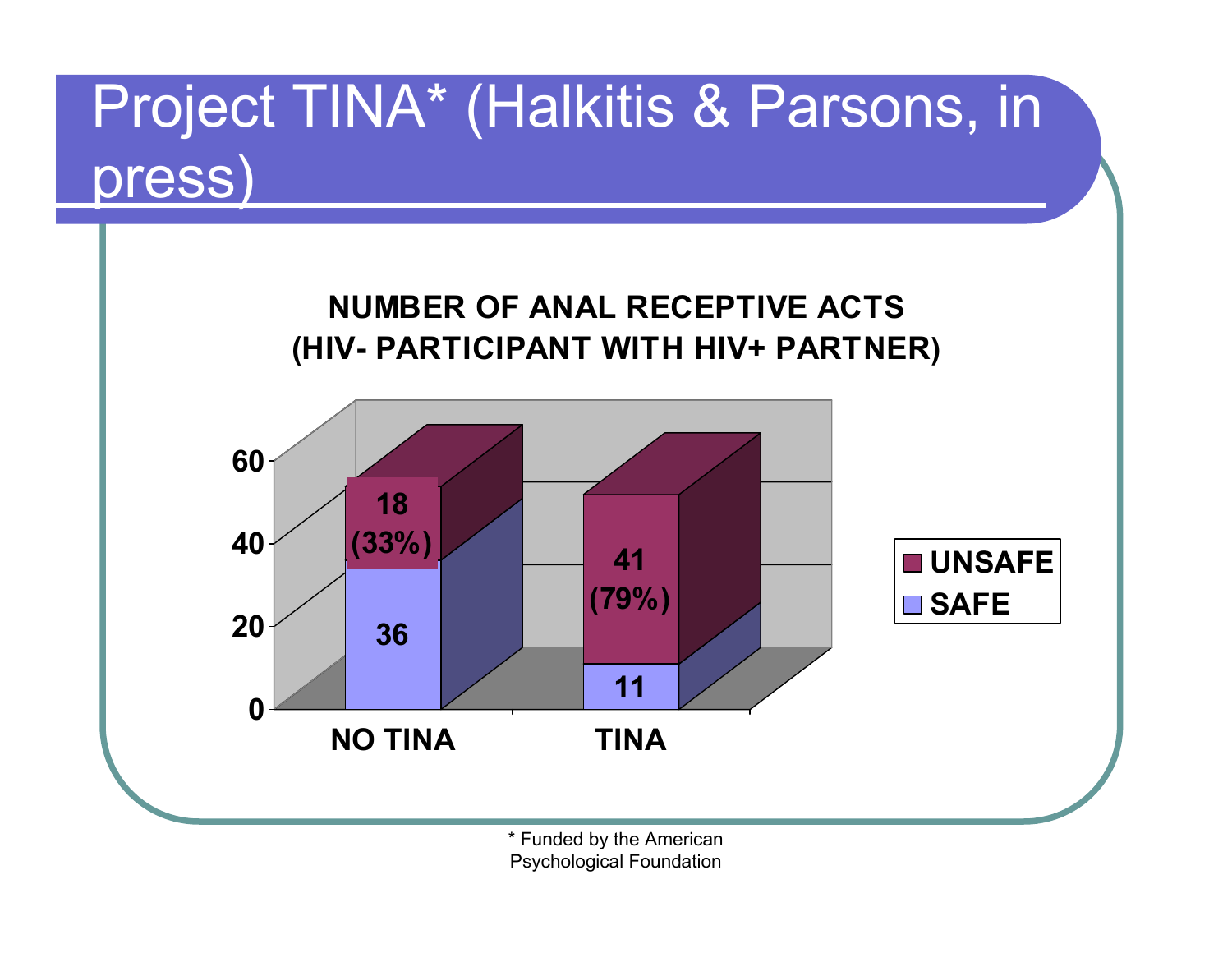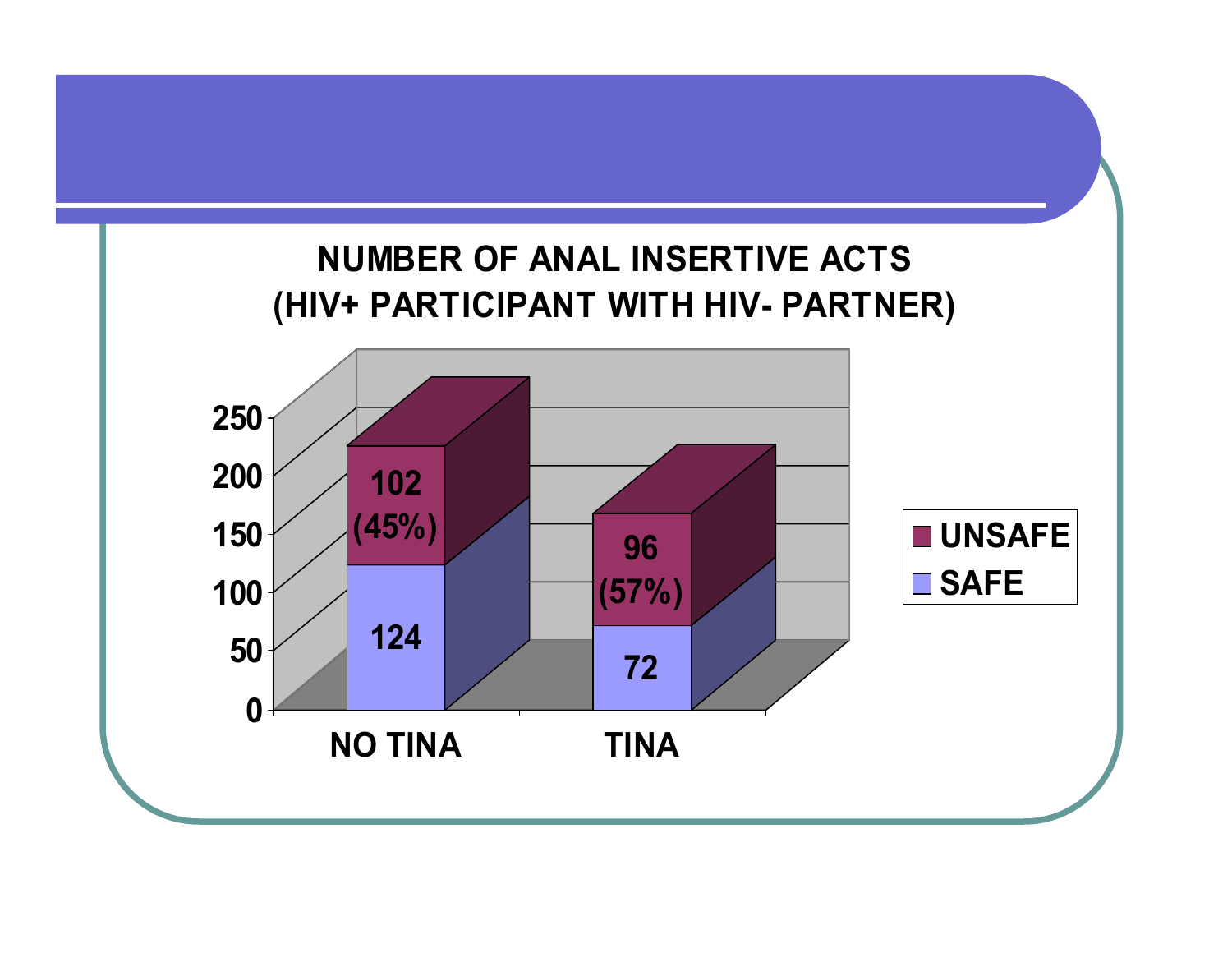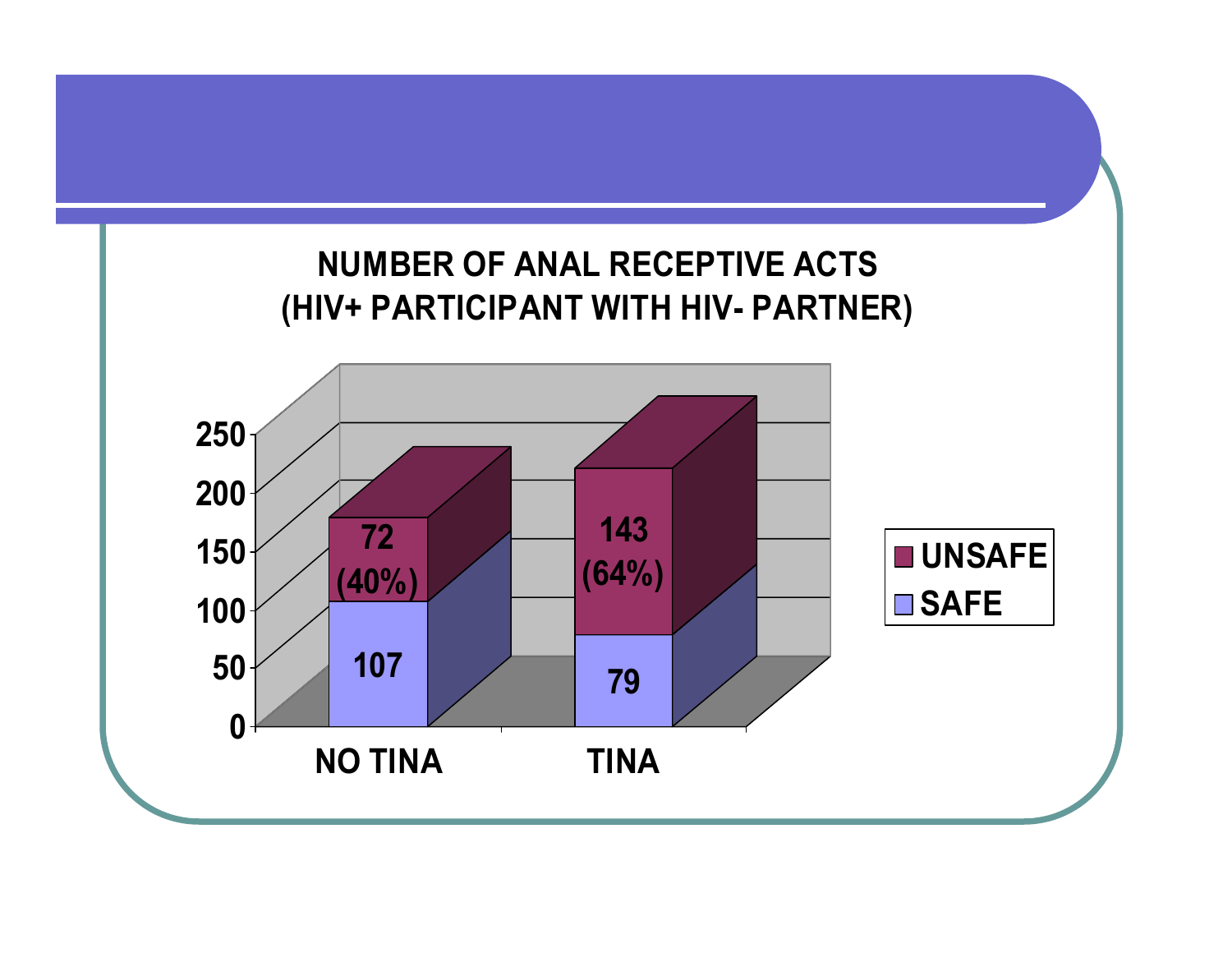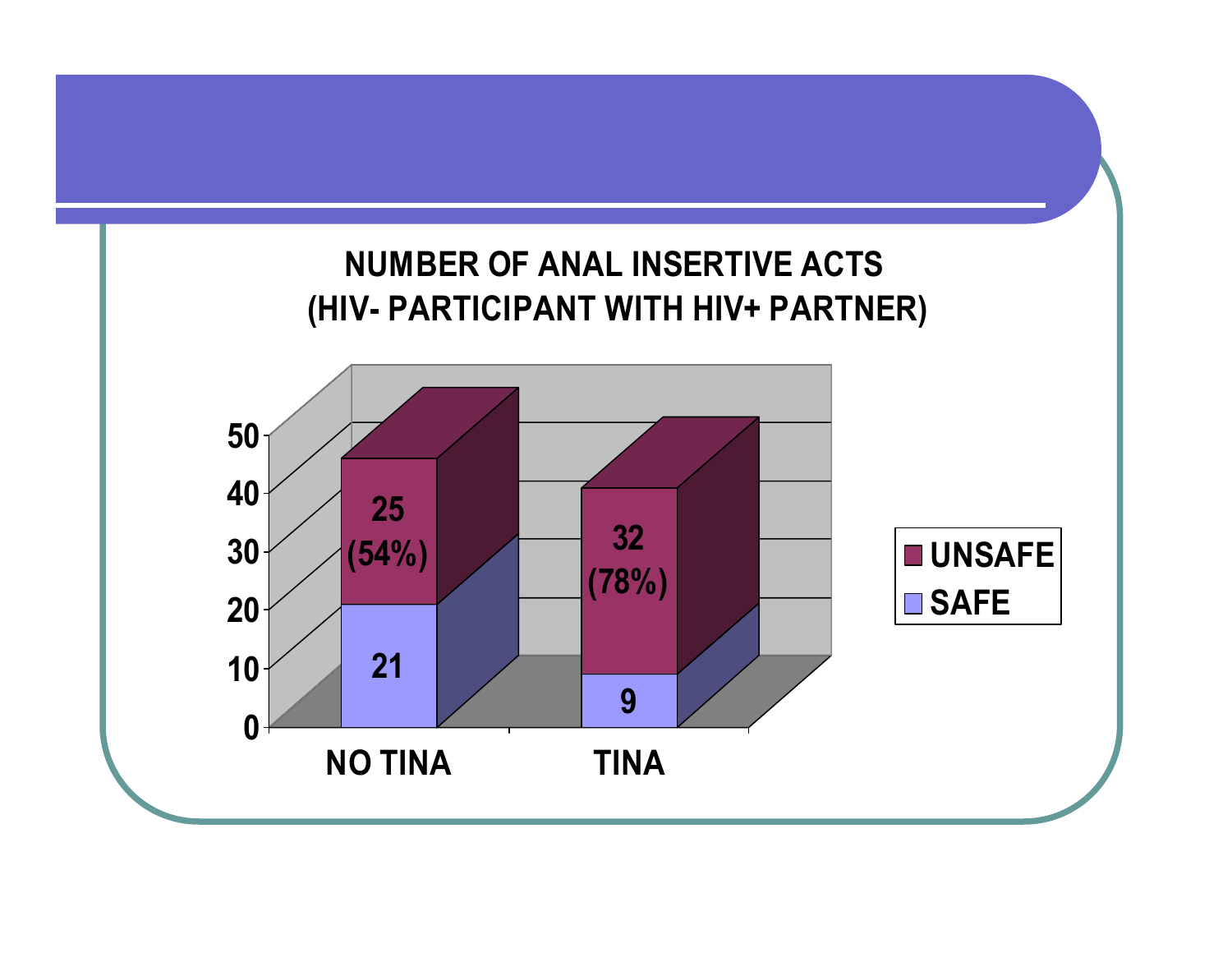| <b>Ketamine</b>          | 88.5% | (23/26) |
|--------------------------|-------|---------|
| Viagra                   | 88.0% | (22/25) |
| <b>Inhalant Nitrates</b> | 81.6% | (31/38) |
| Marijuana                | 76.3% | (29/38) |
| Ecstasy                  | 72.7% | (24/33) |
| <b>GHB</b>               | 70.0% | (7/10)  |
| Cocaine                  | 67.6% | (25/37) |
| <b>Barbiturates</b>      | 66.7% | (12/18) |
| Hallucinogens            | 44.4% | (4/9)   |
| <b>Crack</b>             | 40.0% | (8/20)  |
| <b>Heroin</b>            | 33.3% | 1/3)    |